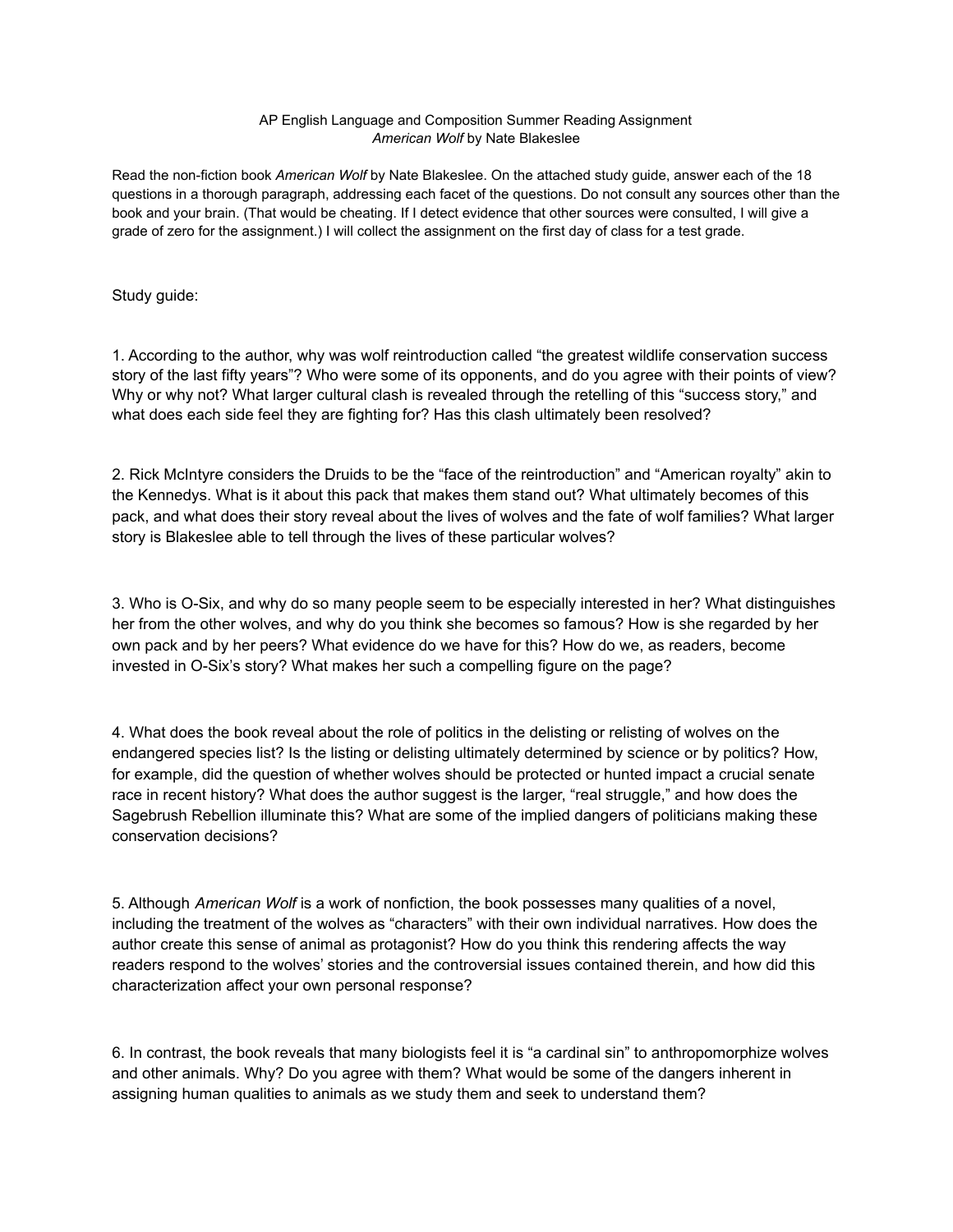7. What does the book reveal about survival—both for the animals of Yellowstone and for the ranchers, guides, hunters, and other people who have made their lives in the West? Does the book reveal any traits or skills that are necessary to survive? What threatens survival for both animals and humans in Yellowstone, and how can these threats be overcome? Are we more sympathetic to another's actions if they are taken in self-defense? In other words, does survival play a role in what we consider ethical?

8. Evaluate the motif of conflict. What are some of the main sources of conflict in this book? How did you respond to the various animal conflicts versus the human conflicts? Who did you find yourself siding with and why? Did your stance ever change as the story progressed? How does your stance illuminate the ways we respond to conflict and how we choose to offer empathy or support?

9. What is a "trophic cascade," and what impact, if any, did wolves have on their surrounding environment in Yellowstone while they were protected? According to Blakeslee, what role did these facts play in determining whether wolves should be hunted or protected?

10. What does Rick McIntyre observe about the wolf 21 that is considered unusual in the animal world? What does Rick think is the single most important trait for an "alpha" to have, and why does he consider it an "evolutionary imperative"? Do you agree that each of the alphas represented in the book possess this quality? How important is it that human leaders possess this quality as well? Would you say it is also a natural imperative?

11. What is "gameness," and how did O-Six exemplify this trait? Is gameness a good quality for wolves in Yellowstone to have? How about for wolves outside of Yellowstone? In what ways did gameness serve O-Six as an alpha? In what ways did it betray her?

12. Who do you think "the killers" is referencing in the title of Chapter 4? Consider how the book creates a dialogue around those who kill and those who are killed. With whom do you sympathize? How, if at all, does the book distinguish between killing out of necessity and instinct and killing by choice? How would you characterize the author's overall treatment of the subject of death?

13. How do the local hunters feel about the wolves in and around Yellowstone? Why do some of the hunters in the book choose to hunt, and what rationale do they provide in choosing which animals they hunt? What ethical questions arise within the hunting community? What is fair chase hunting? Do all of the hunters in the book abide by it?

14. The book draws attention to the abundance of cultural myths surrounding wolves. What are some of the popular stories and myths about wolves with which you are familiar? How are wolves depicted in these stories? Are they cast in a positive or negative light? Is this still how wolves are perceived today, or would you say that our views of wolves have evolved over time?